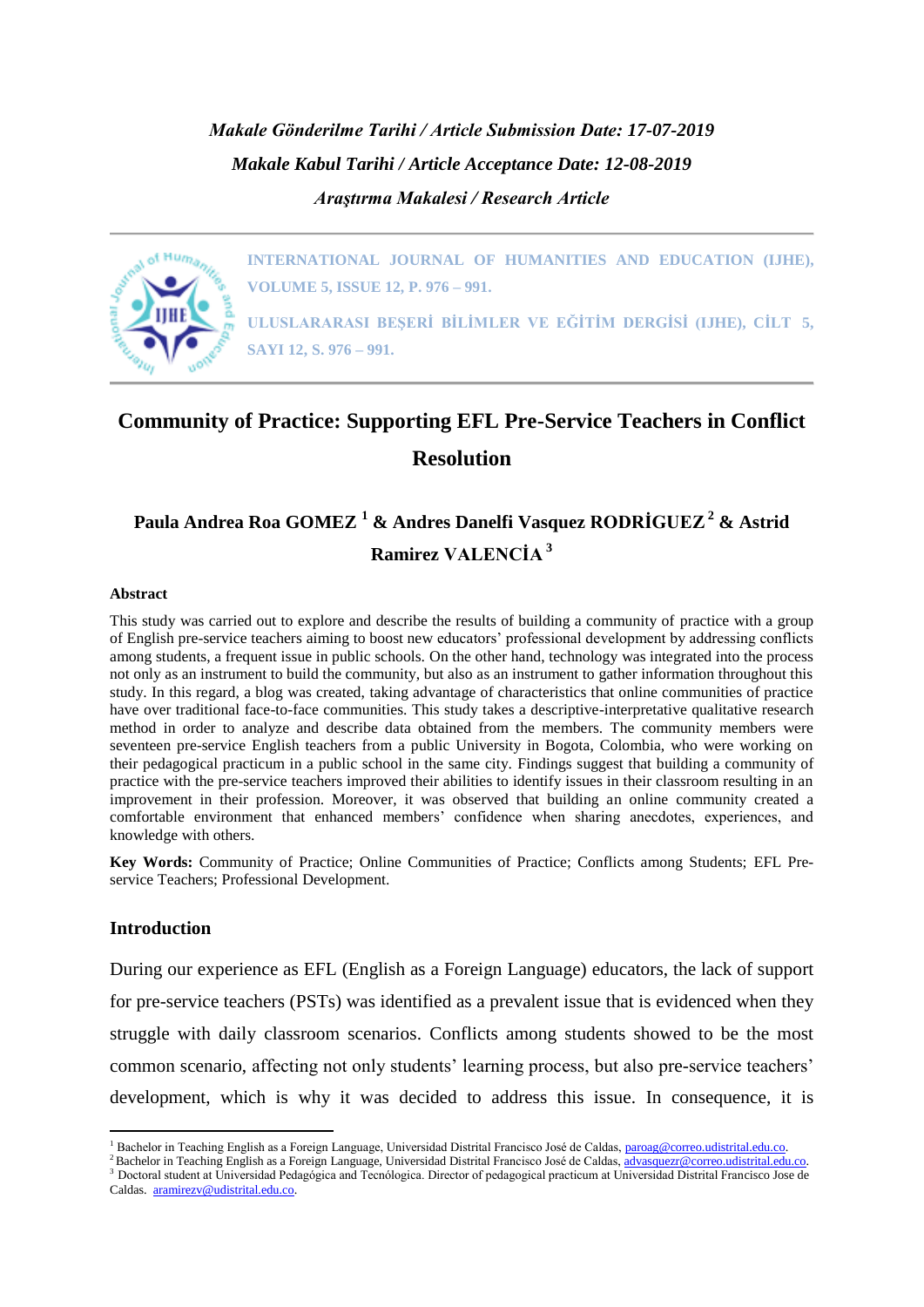necessary to find alternatives that provide the support and advice pre-service teachers require to handle these classroom conflicts. To achieve this, a community of practice was built using a blog with a group of new educators, who have evidenced conflicts within their classrooms. In this paper, the results obtained from this implementation are presented.

# **Theoretical Framework**

In this section, points of view stated by different authors who have addressed the concepts relevant to our study are presented. Firstly, the concept of community of practice (CoP) and its characteristics are discussed; secondly, the concept of conflicts and different approaches for conflict resolution that have been previously proposed are explained.

#### **Community of Practice**

Communities of practice (CoP) have provided a variety of fields with opportunities to boost participants' professional development due to the fact that CoPs facilitate interaction among them in order to enhance their labor. Therefore, as educators, we can build a community of practice to address issues PSTs have to cope with within the EFL classroom.

Wenger (2002) defines a community of practice as "groups of people who share a concern, a set of problems, or a passion about a topic, and who deepen their knowledge and expertise in this area by interacting on an ongoing basis" (p. 4). However, communities of practice are not always seen as such by its members, for instance, in universities, pre-service teachers meet weekly with a tutor where teaching issues are shared, ideas to solve them are discussed and advice is given, yet participation in this group is not always perceived by new educators as an opportunity to deepen their knowledge but as a course requirement.

Additionally, Cambridge, Kaplan, and Suter (2005) argue that building a community of practice is crucial when connecting people based on collaboration, knowledge sharing, knowledge generation and learning (p. 1). A CoP is, then, a way to build relationships among members of a group who seek improvement in their practice based on communication with their colleagues. In other words, Wenger (2002) highlights the main aspect of a community as having an issue, or a passion in common, whereas Cambridge, et al. (2005) consider more important what members can learn from the CoP. Nonetheless, we consider a CoP is relevant when it serves the purpose of providing mentorship and support to those who are having difficulties in their learning process and need guidance from experienced advisors who went through the same process.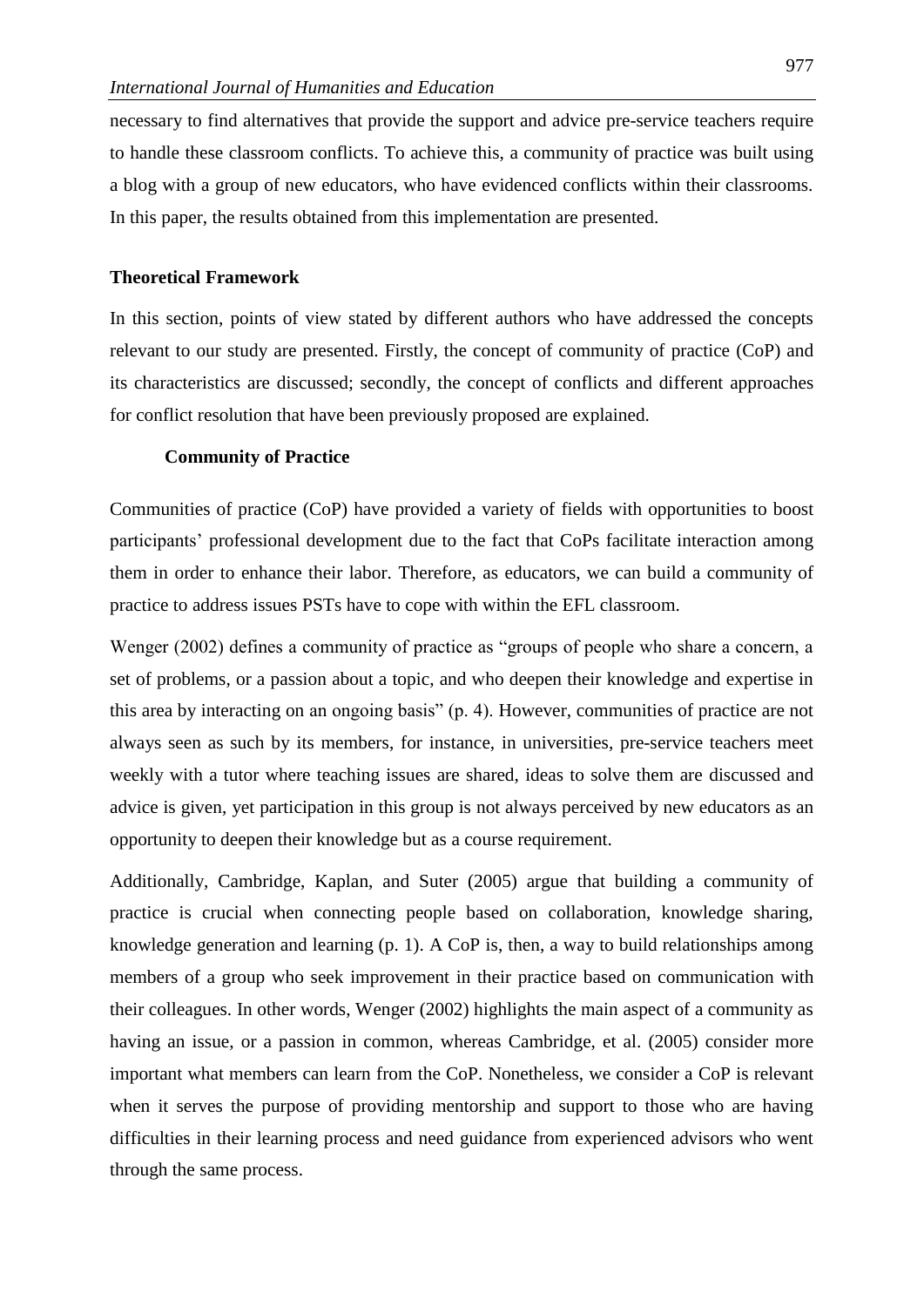# *Characteristics of a community of practice*

Now, three critical characteristics that must be evidenced when building a CoP are presented: (a) Domain, which is the interest participants have in common, (b) Community, it refers to the communication among members and (c) Practice, the practice shared by the members (Diaz & Castañeda, 2013, p. 143). The domain is necessary to be attention calling for all of the members to ensure participation because it is based on interest; if the members are not related to the domain, participation will not occur. In the community, the building of relationships is needed so that ideas to solve issues are shared and interaction can take place. Finally, the practice evidences whether the CoP was built or not since it is the result of members' interaction and sharing. These three characteristics are necessary to develop a CoP, otherwise learning will not be meaningful for the members who might not find these characteristics in their practicum meetings and discussions.

# *Stages of cultivating a community of practice*

Moreover, keeping in mind Domain, Community and Practice, a CoP goes through five stages in order to be developed: potential, coalescing, maturing, stewardship, and transformation (El Masry & Mohd Saad, 2018, p.954).

El Masry and Mohd Saad (2018) state that in the first stage "The shared domain or interest pulls people into a network forming their potential community. The practice dimension enables members to identify their knowledge needs. For PSTs, their domain is language teaching" (p. 955). In other words, it consists of establishing language teaching as the domain of the community in order to enhance their performance. Similarly to El Masry and Mohd Saad's study, this study highlights the importance of knowing what to teach and how to teach it, besides, conflicts resolution is included as a way to face the challenge of discovering how the CoP can support them to evolve as teachers.

In the second stage, coalescing, members learn the importance of sharing knowledge with others. To achieve this goal, members must trust each other based on understanding their dilemmas, ways of thinking and problem-solving skills, so that members can see what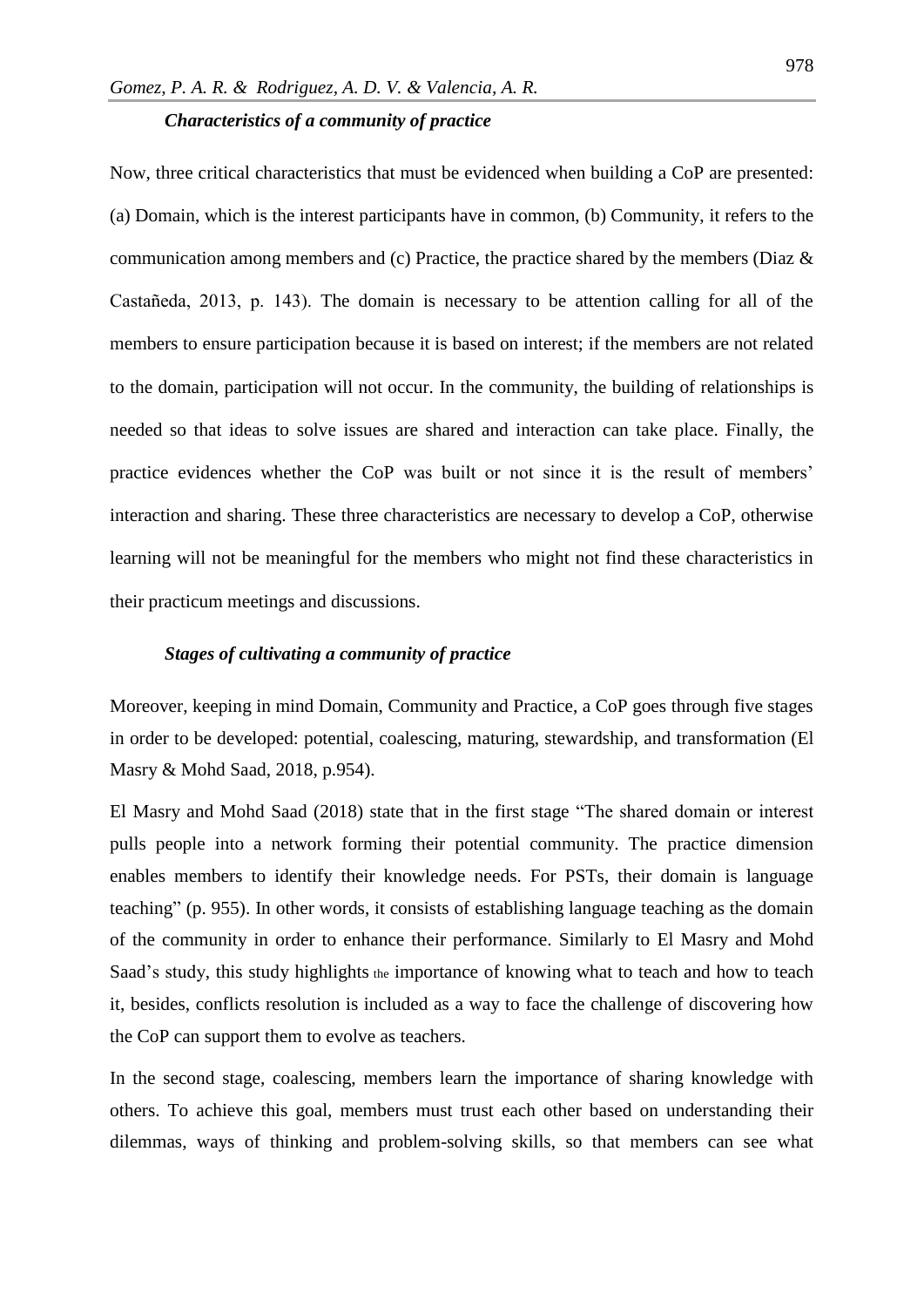knowledge they miss and what knowledge is important to share (El Masry & Mohd Saad, 2018, p. 955).

As the CoP brings more people into the group to participate, it is important to support it so that it can survive. In maturing, the third stage, participation is appreciated because the CoP is more dynamic and has created its own identity. However, El Masry and Mohd Saad (2018) argue that there is a challenge to bear in mind: "The challenge, which arouses while their CoP is expanding, is to keep its main goals and practice focused on its initial intent" (p. 955). In other words, it is necessary to ensure that the community growth doesn't change the main community purpose and all members develop their labor following the same principles.

Taking care of the CoP in the fourth stage involves a number of challenges for the PSTs because they must be engaged with their learning and practice sharing. El Masry and Mohd Saad (2018) argue that in stewardship "PSTs, through their CoP, could be empowered and given the voice in what they learn and how to learn it. Provoking more discussions, exchanges, and negotiations of knowledge among the members can inject life in the CoP" (p. 956). Nevertheless, it is important teachers assist pre-service teachers with the new perspectives provided by the others so that the CoP is kept alive at this point.

In transformation, the final stage, members stop participating when they see the issue, which is the reason why they joined the community, getting resolved; and once members leave the community and its practices, the CoP ends. As El Masry & Mohd Saad argue, "the point here is that being aware that the CoP will eventually come to its end should urge its members to get the maximum benefits from it" (p. 956). The challenge here is knowing when to let the CoP die or not to ensure the purpose of the community is accomplished.

An example of CoP implementation are the results reported by Kong (2018) who created and explored an ESL teacher community of practice in a vocational college in China. The community was established by the voluntary registration of 16 teachers who joined the group. Once the grouped was conformed, its members carried out activities focused on solving practical classroom problems that were previously exchanged, analyzed and discussed to be solved in meetings held every two weeks. Kong defined this mechanism as "a problemsolving oriented community mechanism" (p. 160). At the end of this study it was also evidenced that, through CoP, teachers enhanced their teaching, research abilities and created "a culture of teacher group" (p. 162).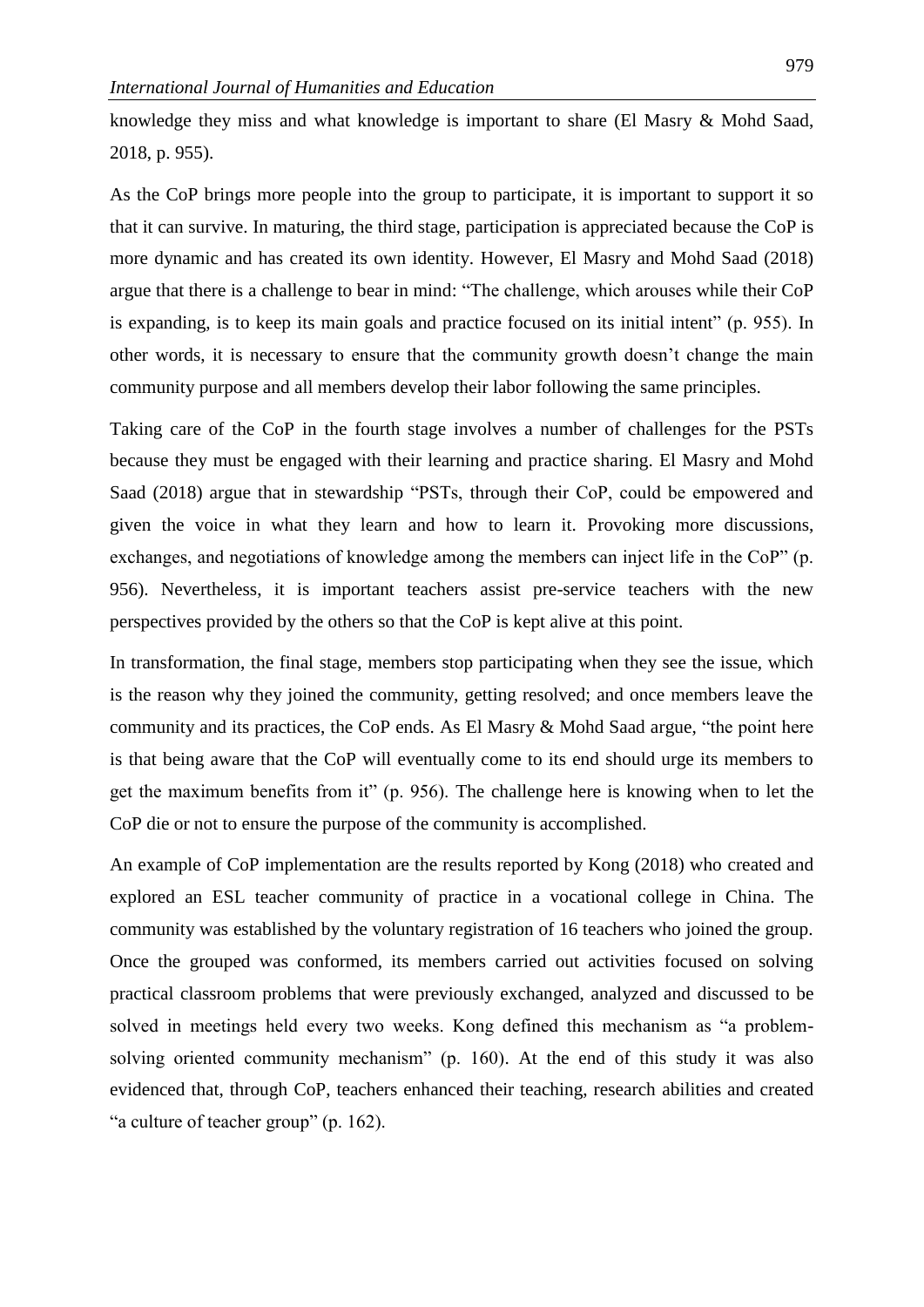For instance, one of the participants shared an episode with an activity in which students prepared a presentation but they were talking alone because their classmates were not paying attention. Other CoP participants suggested different ideas to achieve expectations with the activity providing the teacher with different perspectives, such as advising students to be prepared to supervise the others, suggesting illustrations to stimulate interest or preparing performances.

# *Online Community of Practice*

Technology has played an important role in CoP. Online communities of practice (OCoP) have been useful for educators who are not able to participate in face-to-face CoP, and also want to learn content from experienced ones. Mahrous (2015) argues that "They learn this content from various backgrounds that are not within their teaching context just by the intake of information" (p. 45). Therefore, experienced educators are necessary when building an OCoP as new educators relate with their experiences enhancing interaction and learning. Furthermore, Mahrous (2015) claims that "OCoP tend to establish a virtual world where educators who might never meet in normal circumstances can interact by sharing experiences and solving issues that characterize teaching and other domains" (p. 43). In this way, preservice EFL teachers have the opportunity to learn content not only from their tutor and colleagues, but also from newcomers once the community has expanded; an advantage that might not be evidenced in a face-to-face community.

In teacher professional development, Duncan-Howell (2007) describes time as one of the most important advantages of participating on an OCoP because it offers freedom, it is convenient, flexible, and members access the community when they want and can. Different from face-to-face CoPs in which participation is based on spending time together, OCoPs members have no time pressure, and educators have time to think, reflect and answer. Another advantage that was described is efficiency because OCoPs provide fast responses and solutions as well as discussions about topics of interest (Duncan-Howell, 2007, p. 157). Traditionally, discussions are the result of teachers' journals where problematic situations are identified, written down and brought to the group to find solutions.

On the other hand, OCoPs allow participants to share and discuss topics fast; responses are also provided promptly and, if ideas to solve issues are proposed, members can access the information whenever they need, wherever they are. As a conclusion, CoP goes further with technology since OCoPs fulfill gaps traditional CoPs cannot. For instance, time convenience,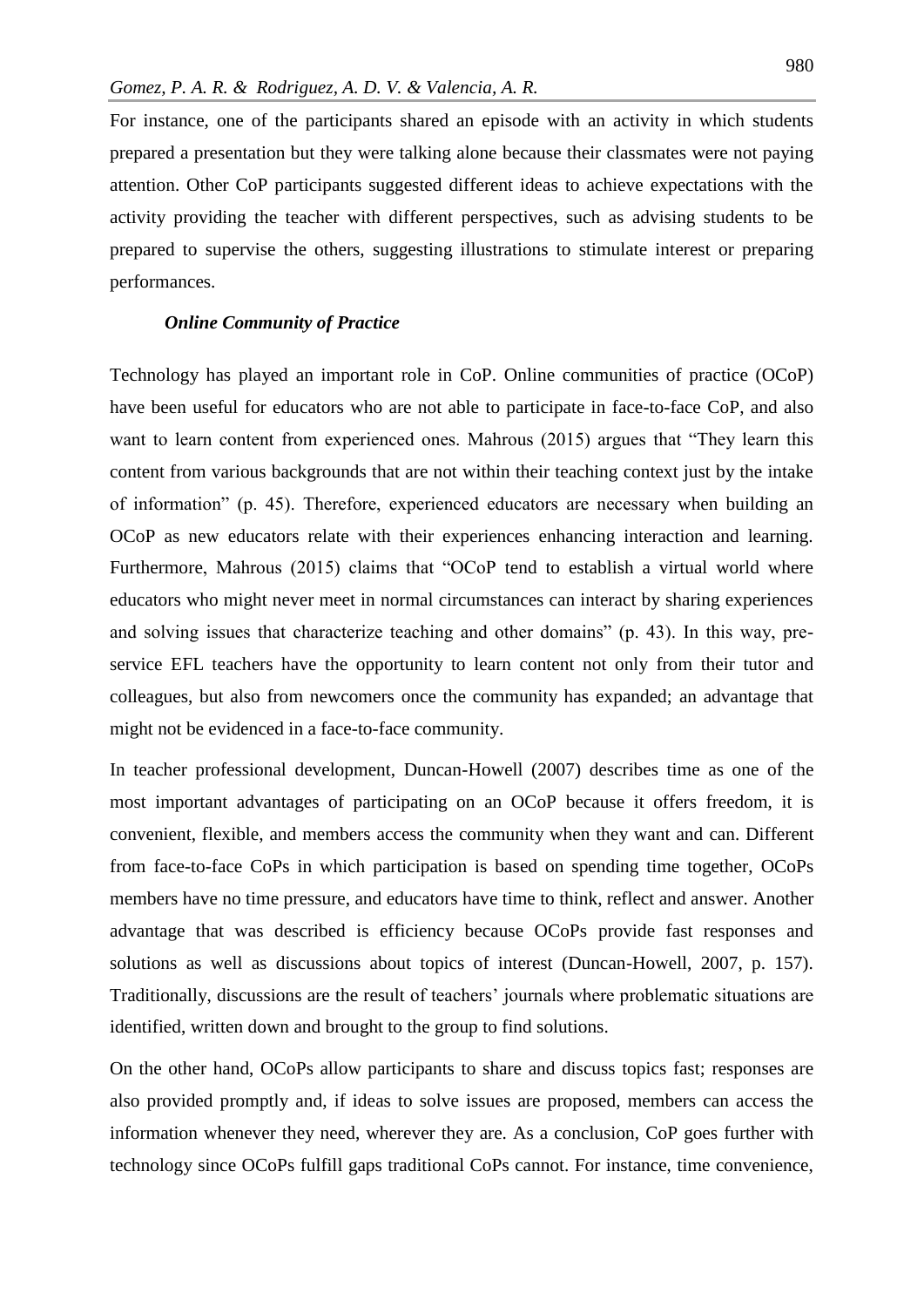easily expansion of the community on the web, easy access to the information, and efficiency on the responses.

To summarize, CoPs have been cultivated among members of different fields to boost their professional development. A CoP has to go throughout five stages (potential, coalescing, maturing, stewardship, and transformation) to be effective for the members, and three characteristics (Domain, Community and Practice) must be present for the CoP to be ensured. Participating in a CoP allows a group of people to share their knowledge while they learn from other experiences, skills and new information.

Bearing in mind the importance, characteristics, usage, and benefits of OCoP, the tool that was chosen to build the community was a webpage. The name of the webpage is "Conflicts among Students in the EFL Classroom". In this webpage that works as a blog, members can create their account to be part of the community and participate on the different posts published.

#### **Conflicts among Students**

English classes are interrupted by conflicts among students, which affects the classes' development. Whenever teachers have to stop in order to intervene and put an end to the situation, teachers take time away from the class objective, students get distracted and even sometimes involved in the conflicts. A conflict refers to the disagreement among two or more individuals resulting from beliefs, actions, values, positions, or interests that might be unacceptable for other individuals or members of a group (Barsky, 2007). Moreover, conflicts in school are evidenced as anger, violence, and bullying such as name-calling, rumors, gossip, stolen and damaged property, etc. (Gibbons, 2010; Tschannen-Moran, 2001).

Bad language and violent behavior create an uncomfortable environment inside the classroom for everyone including the teacher. Hence, it is important that we, as teachers, know how to deal with conflicts. This knowledge about conflict resolution is supported by Trofymenko (2000) when she states:

"Success in the EFL classroom depends less on techniques and materials and more on what goes inside and between the class members. The most important task of the teacher is to foster a sense of community between students in the language classroom [...]" (p. 2).

Keeping in mind the importance of students' relationships in the creation of a motivating and positive classroom atmosphere and the role of the teacher in it, it is crucial English teachers and PSTs be provided with the necessary tools or knowledge to help students build new and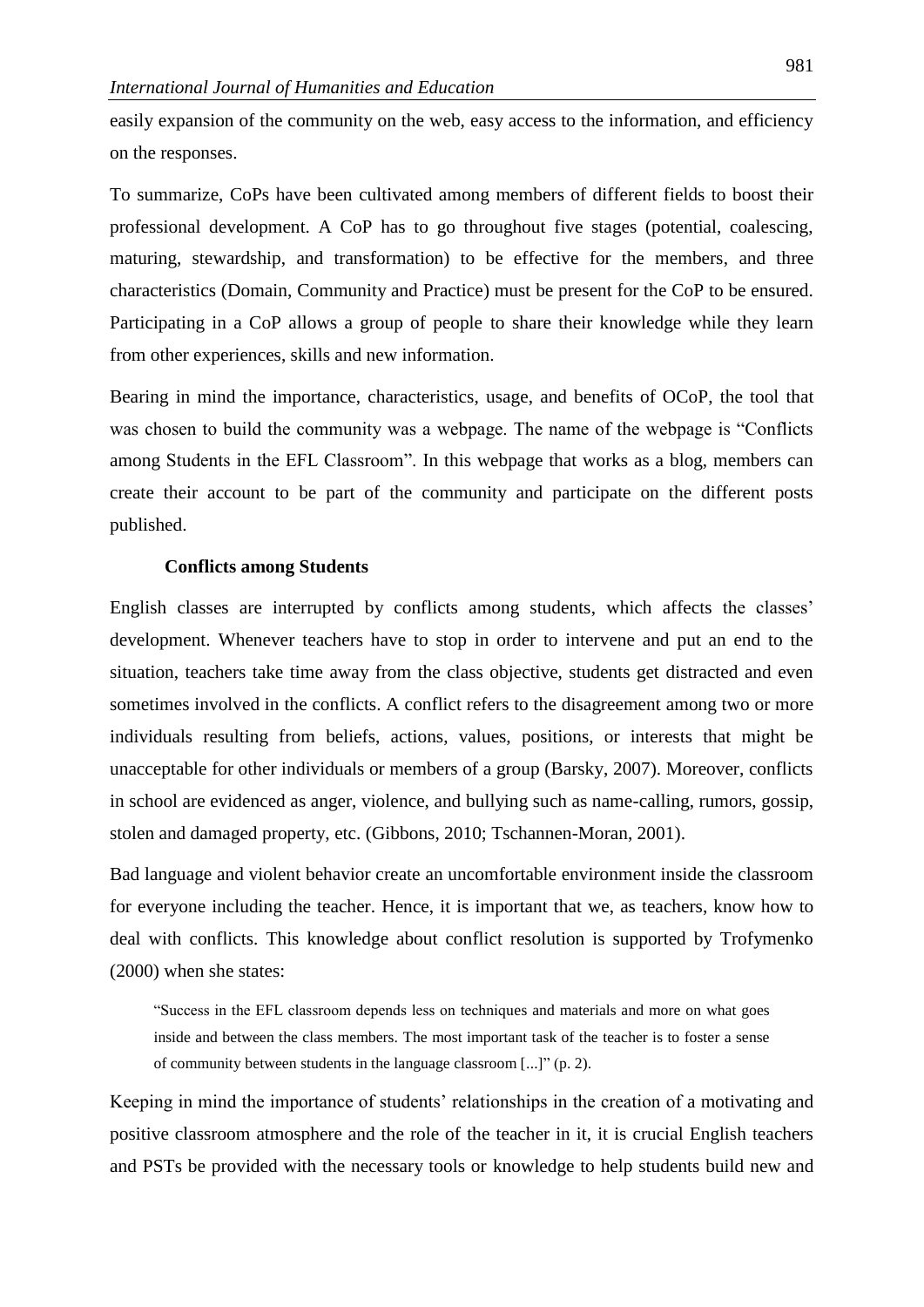better ways of behaving with their classmates "particularly the necessity of frequent, authentic interaction with peers, good feedback, and participation in a low-risk, friendly classroom, as well as the benefits of cultivating a strong sense of community in English as a Second Language course" (Block, 2010, p.2).

Throughout the revision of the literature, it is clear that mediation and conflict resolution stand out as the main approaches implemented in different contexts, but mostly at schools. Nevertheless, there are other perspectives to cope with conflicts in a rather interesting and novel way.

García-Raga, Grau, and López-Martín (2017) carried out an investigation of the impact of mediation programs at several schools. They collected information from 310 students using a survey about the impact and success of school mediation practices in Valencia, Castellon and, Alicante. They described mediation "in terms of three educational purposes: conflict resolution, prevention and personal strengthening" (p.466). At the end of the research, it was concluded that, on the one hand, students have a generally positive view on it, and on the other hand, they found name-calling and rumors as two of the more commons conflicts in all three schools.

Moreover, a group of four third-grade teachers decided to create a classroom behavior system titled *Making Amends* being understood as a restorative system in contrast to the common punitive system. In this system, students would learn not only to resolve the conflicts by taking responsibility for their own mistakes but also to be more independent when solving them. This innovative idea has coped with one of the undesired effects of conflicts inside the classroom, "the restorative system has diminished the teacher's involvement in resolving classroom conflicts, increased instructional time, and freed the teacher to work independently with students who are less able to self-monitor their own behavior" (Smeltzer & Erb, 2018, p.101).

Gibbons (2010) decided to use an arts approach to address a sixth grade, from a public school located in New York, with difficulties working as a group which led the teacher to spend "too much time trying to regain order and attempting to resolve disputes" (p.85). Gibbons based on the book called *Touching Spirit Bear* to implement the concept of *Circle of Justice* which consisted in role playing fictional characters with similar conflicts to the students' background. As a conclusion of this intervention, Gibbons pointed out that "in the process students gained an understanding of different points of view while strengthening their own unique responses" (p.88). Additionally, she highlighted that due to her previous findings it is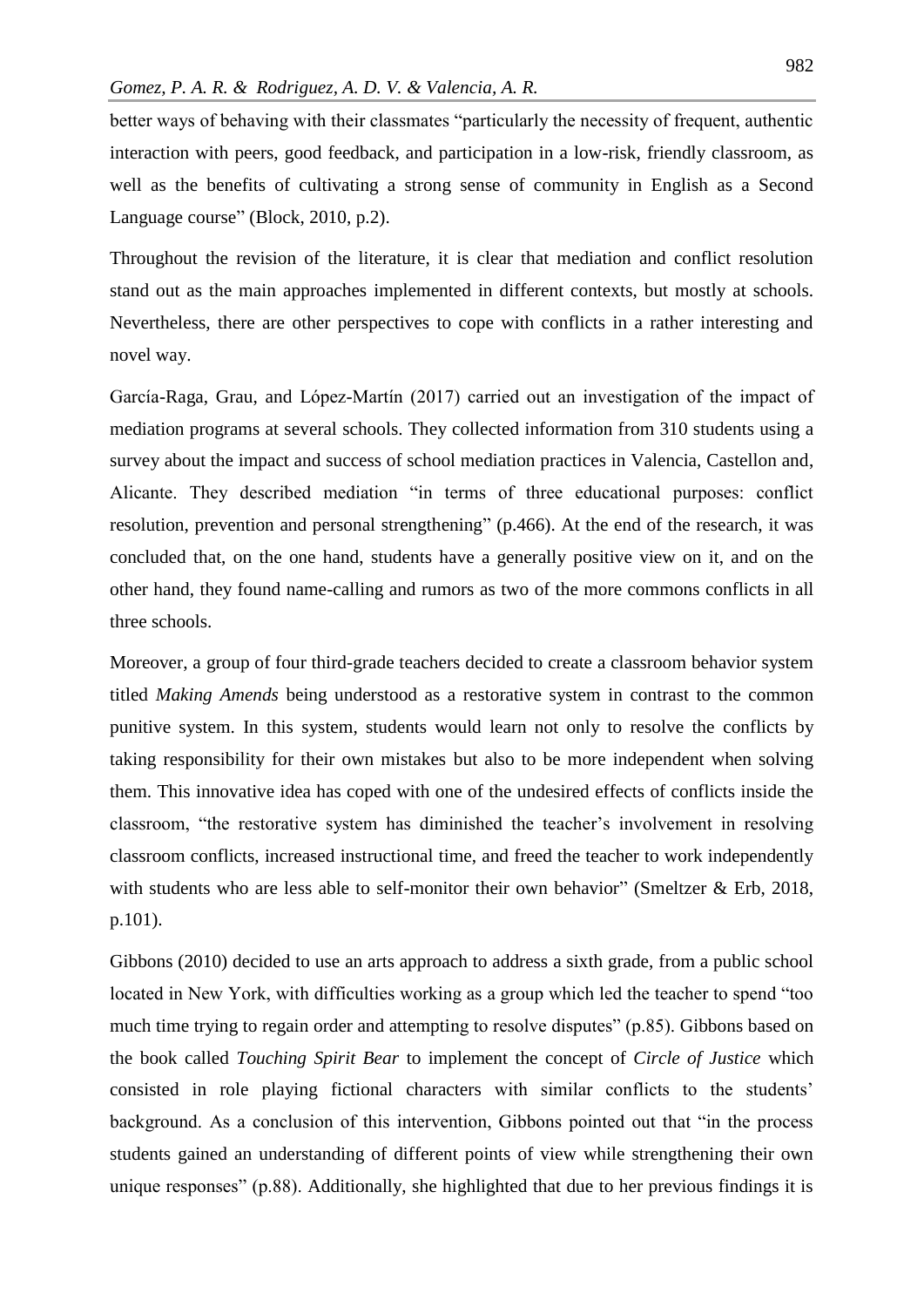important to consider the inclusion of a creative arts approach in the school curriculum for conflict resolution.

# **Method**

# **Descriptive-Interpretative Qualitative Research**

In order that PSTs' professional development was enhanced through the building of a CoP, it was decided to carry out this study under the descriptive-interpretative qualitative research method as a way to gather, analyze and interpret the participants' information. According to Creswell (2014), one of the characteristics of qualitative research is being interpretative, therefore, inquirers are one of the most important instruments when collecting data. After the data is organized and described, inquirers make a personal interpretation which may be guided by their experiences, history or culture.

In this case, it was decided to build a CoP with the PSTs to gather information about the conflicts they encounter, the strategies or approaches they implement to cope with those conflicts, and at the same time analyze those strategies and approaches to provide feedback if necessary. Bearing in mind the advantages of OCoPs, a web page which functioned as a blog was designed and four open-ended questions were proposed for PSTs to participate. Finally, we played the role of interpreters by reflecting on the results and findings not only as EFL teachers, but also as members of the community in interaction with the PSTs. Moreover, we reflected on how the building of a CoP affected the members in their professional development.

#### **Settings and Participants**

This practice community was grown with a group of pre-service EFL teachers from a public university located in Bogotá, Colombia. The group consisted of seventeen new educators of sixth and seventh semester who are fully immersed in the teaching of English, giving six hours of class per week to students of a public school located in Bogotá. The members of the community whose ages are between eighteen and twenty-five years old volunteered to be part of the community participating in the proposed blog and attending meetings with their tutor.

# **Instruments**

In this section, the instruments for data collection are described.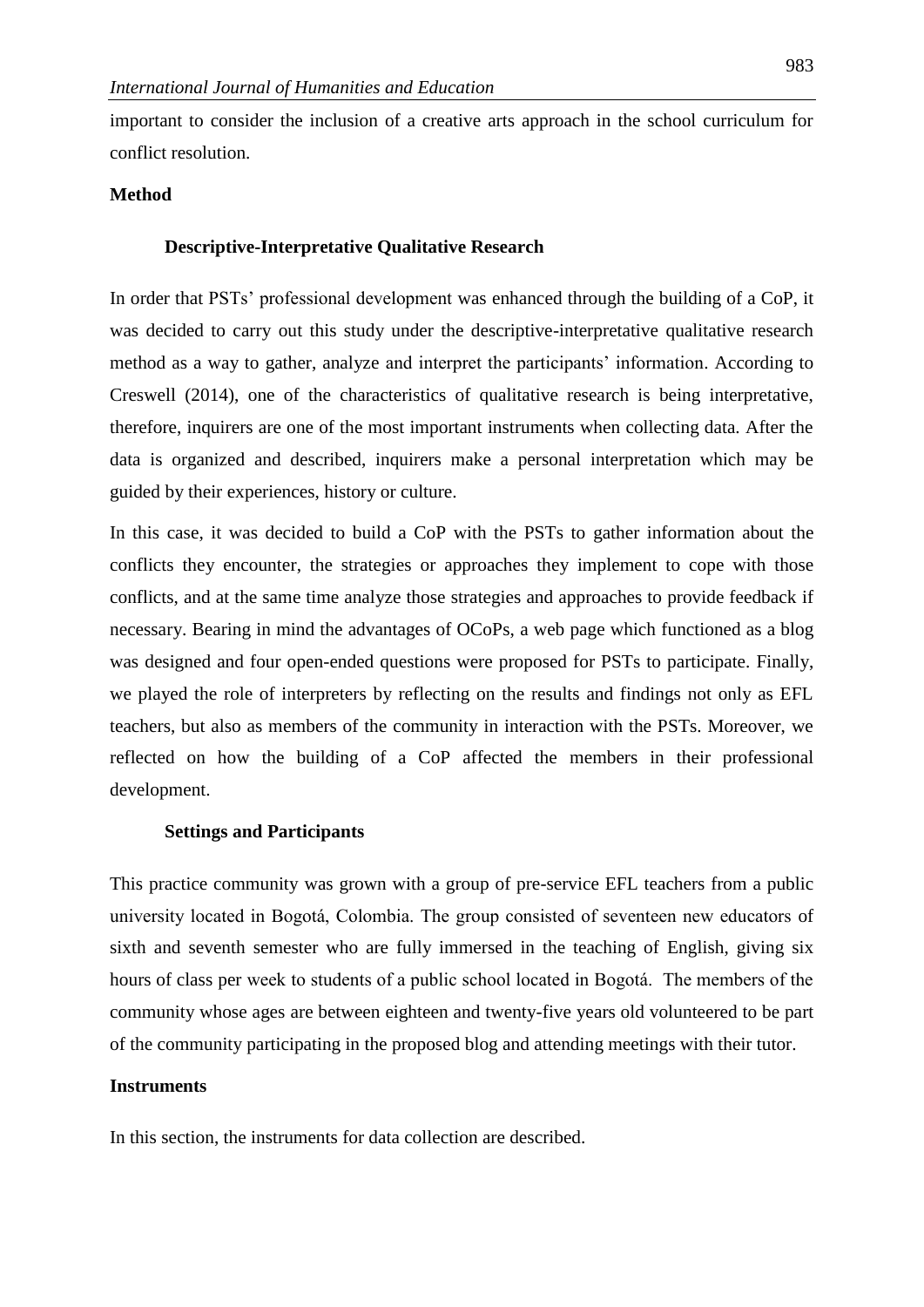#### **Blog**

Although blogs are believed to be online diaries for people to publish only their personal experiences and stories, nowadays, blogs usage has expanded allowing us to use them as a tool to gather research data. As Hiler (2002) argued, blogs developed gradually into an app with the power to promote collaborative activity, knowledge sharing, reflection and debate (as cited in Alony & Jones, 2008). Jacobs and Williams (2004) stated the same idea when making a comparison between blogs and wikis, "Blogs, on the other hand, boast a level of participation not previously experienced by the earlier wiki initiative, and a greater sense of community and debate is encouraged as a consequence" (p.2). Therefore and bearing in mind this study purpose, it was decided to use blogs to get the community of practice to work actively and to share their knowledge. PSTs followed this link to access to the blog: https://andrewmer3.wixsite.com/website/inicio/

#### **Questionnaires**

Since it was important to get to know all the community members' experiences, questionnaires were chosen as the most suitable instrument to be applied. Birmingham and Wilkinson (2003) described questionnaires as "less resource-intensive than many other research instruments, and they can help gather views and opinions from many individuals" (p.7). In addition, the questionnaire was composed of four open-ended questions, which means there were no predetermined answers.

# **Building a CoP**

In order to build the community of practice, we followed the five stages presented before. Firstly, conflicts were evidenced to be a common issue PSTs face in their classrooms, and as a result, conflicts and their resolution were chosen as the domain. Once we had established which the domain of the CoP would be, we started to plant the interest during the meetings carried out every week between the tutor and the PSTs; these meetings revolved around the idea of participating in a blog to create a CoP in which they were going to have the opportunity to share the knowledge they considered important and to let others see gaps they had in their own practice. To let PSTs know what the topic of the CoP was, we posted this question: *Have you identified conflicts in your EFL classroom? If so, let us know about it in the comments*. Furthermore, we provided a definition of conflicts as a way to guide and narrow the discussion.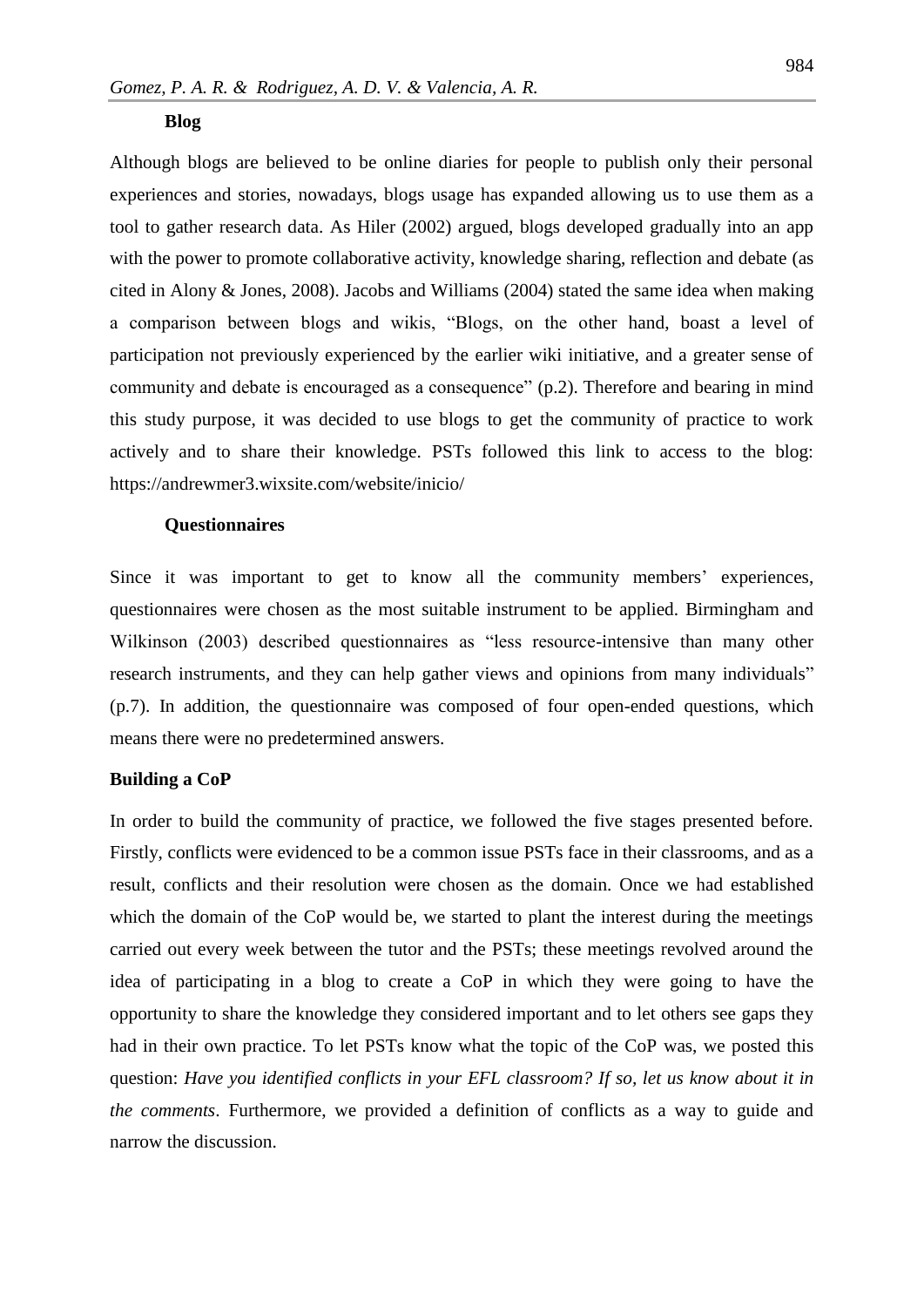Secondly, to accomplish the second stage purpose, we posted the following question: *How have you addressed the students' conflicts you have witnessed in your EFL classroom?* As a way to encourage members to share their knowledge of the CoP domain and show them their knowledge is valuable. On the post, we asked members to share strategies or techniques they had implemented and we invited them to tell us whether they worked or not. At this point, expanding the community and having more participation was a challenge since in comparison with the first post only two more members participated. Thirdly, to ensure that members remembered why the community started, the following question was posted: *Did you feel either prepared or like knowing how to handle conflicts in the EFL classroom?* In this way, PSTs would bear in mind what the purpose of the community was.

In the fourth stage, [PSTs participated in a post in which they were given the voice of the](https://andrewmer3.wixsite.com/website/inicio/did-you-feel-either-prepared-or-like-knowing-how-to-handle-conflicts-in-the-efl-classroom)  [blog. Neither definitions nor instructions to answer were provided, but members were](https://andrewmer3.wixsite.com/website/inicio/did-you-feel-either-prepared-or-like-knowing-how-to-handle-conflicts-in-the-efl-classroom)  [expected to follow the principles they had been following in order to learn about the domain,](https://andrewmer3.wixsite.com/website/inicio/did-you-feel-either-prepared-or-like-knowing-how-to-handle-conflicts-in-the-efl-classroom)  to achieve this we posted on the blog: *[What are the most common conflicts in your EFL](https://andrewmer3.wixsite.com/website/inicio/did-you-feel-either-prepared-or-like-knowing-how-to-handle-conflicts-in-the-efl-classroom)  classroom?* [Along with the following categories: teasing/ name-calling/ taunting,](https://andrewmer3.wixsite.com/website/inicio/did-you-feel-either-prepared-or-like-knowing-how-to-handle-conflicts-in-the-efl-classroom)  [inappropriate sexual comments, threatening to cause harm, hitting/ kicking/ pinching/ spitting/](https://andrewmer3.wixsite.com/website/inicio/did-you-feel-either-prepared-or-like-knowing-how-to-handle-conflicts-in-the-efl-classroom)  [tripping/ pushing, embarrassing someone in public. These categories were drawn from the](https://andrewmer3.wixsite.com/website/inicio/did-you-feel-either-prepared-or-like-knowing-how-to-handle-conflicts-in-the-efl-classroom)  [previous definition of conflicts provided above. Finally, we sent them an email in which they](https://andrewmer3.wixsite.com/website/inicio/did-you-feel-either-prepared-or-like-knowing-how-to-handle-conflicts-in-the-efl-classroom)  [were invited to continue participating as a strategy to prevent PSTs from leaving the](https://andrewmer3.wixsite.com/website/inicio/did-you-feel-either-prepared-or-like-knowing-how-to-handle-conflicts-in-the-efl-classroom)  [community. On the other hand, before letting the community die, PSTs received feedback on](https://andrewmer3.wixsite.com/website/inicio/did-you-feel-either-prepared-or-like-knowing-how-to-handle-conflicts-in-the-efl-classroom)  [their strategies to handle conflicts based on the collected data to remind them why they joined](https://andrewmer3.wixsite.com/website/inicio/did-you-feel-either-prepared-or-like-knowing-how-to-handle-conflicts-in-the-efl-classroom)  [the community in the first place.](https://andrewmer3.wixsite.com/website/inicio/did-you-feel-either-prepared-or-like-knowing-how-to-handle-conflicts-in-the-efl-classroom)

#### **Results and Analysis**

#### **Common Conflicts**

Bearing in mind conflicts among EFL students as the community's domain, it was noticed that throughout the members' participation in the CoP it was possible to learn about conflicts and to identify the most common ones in the PSTs' classroom. This is evidenced by comparing the PSTs' comments when discussing cases they had had in their classrooms, as seen in the example (1) below:

(1) "*I am working with kindergarten, actually, they are very calm but in every classroom, there are some problems of coexistence, discipline, and attention. A common*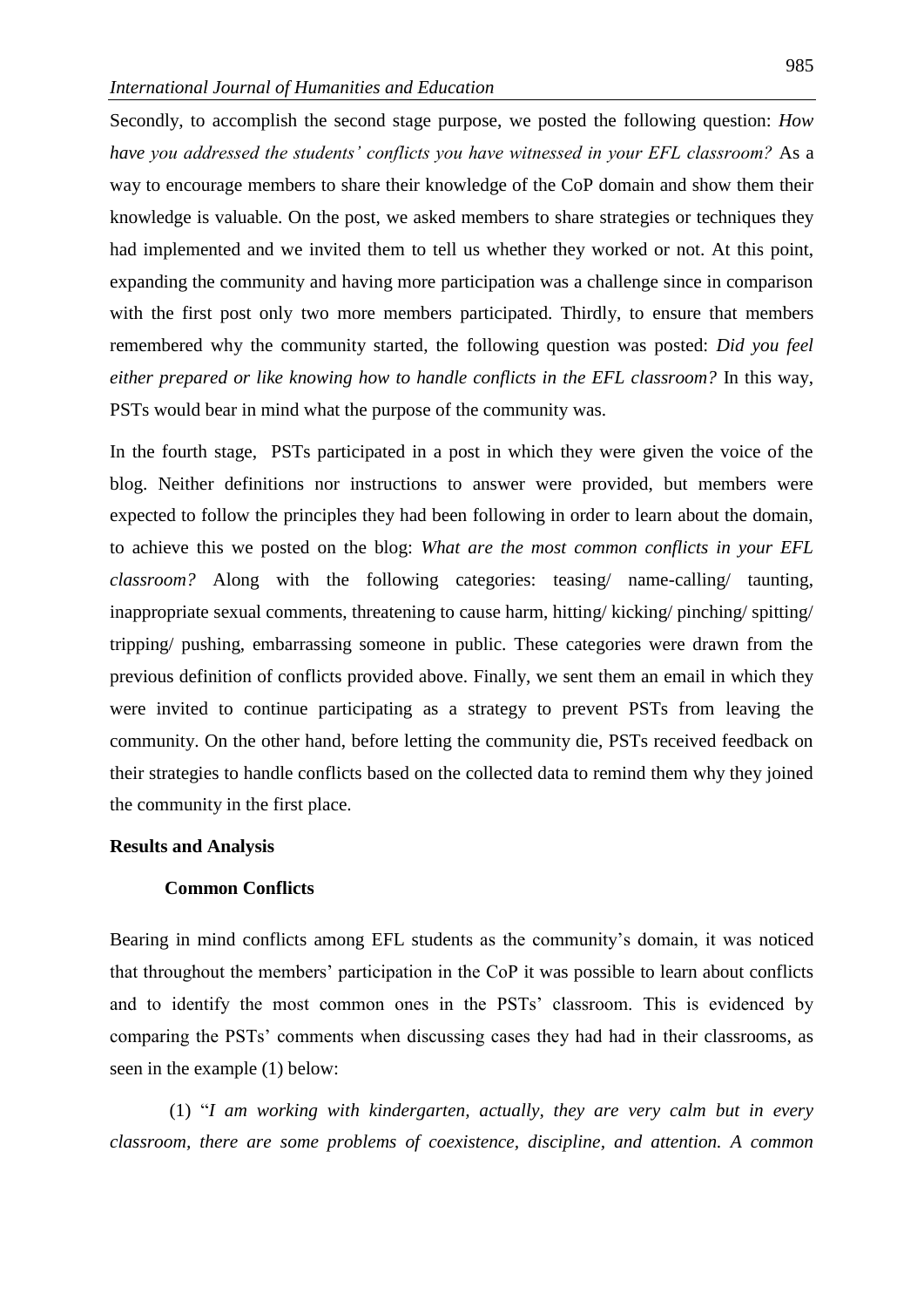*problem in my English classes is name-calling; children use nicknames that make others feel uncomfortable"* (PST 1).

The comment above was provided by one of the PSTs introducing name-calling as a form of conflict in a group. Wenger (2010) argues that when members recognize each other as potential learning partners in a community, learning takes place. Similar to Wenger, we observed in the comments this mutual recognition of learning partners when other PSTs kept in mind the concept of name-calling and provided more evidence of this conflict learning about it at the same time. For instance:

(2) "*Regarding my experience in the classroom, I consider that there are several problems in the school. A kind of conflict in my classroom is the use of nicknames. This is a very ambiguous thing because some students like to have nicknames, but some others don't, to the point that they feel uncomfortable or insecure"* (PST 2).

(3) "*There are some conflicts that are evident with my fourth-grade group. For instance, in my class, there is a student who calls his classmates names, makes jokes, and tries to annoy others in different ways"* (PST 3).

El Masry and Mohd Saad (2018) found in their study that PSTs "underestimated the value of communication and mingling with the broader social context within the school" (p. 972), different from them, we observed in this study that PSTs took advantage communication among them in the CoP when identifying the most common conflicts such as name-calling, teasing and taunting.

#### **Shared Knowledge**

Due to the fact that teachers spend most of their time interacting only with the students, there is no room for receiving peer feedback about their practice (Dowling, 2009). That is the reason why once PSTs were provided with the opportunity to participate in a community, it was observed they were eager to share the strategies, methods or techniques they used to intervene in the conflicts. For instance, as seen in examples below (4) and (5), the following comments made by two PSTs show their ideas on how to solve conflicts in the classroom:

(4) *"Students should feel that they can ask for forgiveness, forgive and improve their behavior"* (PST 4).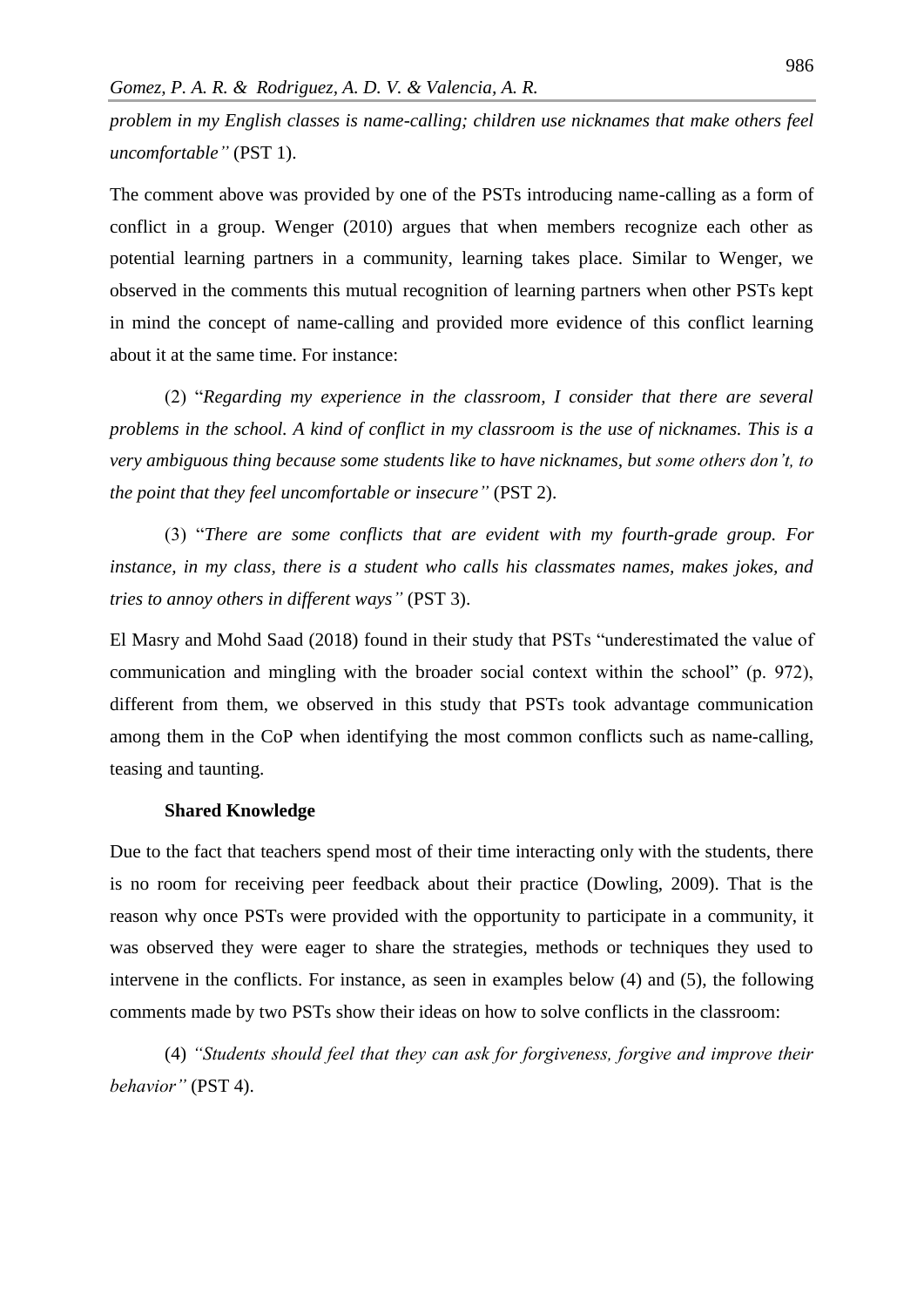(5) *"It is important to say that the teacher is a guide, not the person who must solve the conflict, for that reason he/she should motivate his/her students to solve their own conflicts"* (PST 5).

They both are referring to what is known as the restorative approach and restitution process where people not only take responsibility for their own mistakes but also learn from them so they can improve the relationships with their peers (Smith, Fisher & Frey, 2015 as cited in Smeltzer & Erb, 2018). This information is relevant because according to Smeltzer and Erb (2018) the project "Making Amends", designed under this approach, has been a great tool to diminish teachers' participation in classroom conflicts and to empower students to decide how they are going to repair the harm and resolve the conflict, as mentioned above in the second comment.

Taking this into account, we hoped these contributions were enlightening for other teachers who assured they preferred the traditional approach, as it is seen in entries (6) and (7):

(6) *"If it is a disciplinary conflict, it is necessary to take into account the regular conduct of the institution according to the seriousness of the matter"* (PST 6).

(7) *"If they cannot solve their problems, I sit them apart and give them negative points in the disciplinary grade"* (PST 7).

Because as Gossen (2004) pointed out, disadvantages of this approach include teenagers being "subjected to anger, guilt, humiliation, or isolation" and the weakening of "relationships in the long run".

#### **Offering Solutions**

Lastly, the practice community was used as an instrument to offer solutions they might not have thought for the conflicts they have encountered. Since it was observed how comfortable PSTs were when sharing their cases, we decided to go further and give some feedback and ideas to implement in the class. As an example, one participant commented on a situation she had when teaching fruits to a group with one student from Venezuela:

(8) *"I brought some pictures of fruits to show in class. We remembered the fruits' names in Spanish and then I showed the name in English. The problem was when I took the passion fruit and everybody said maracuyá ´passion fruit` but at the same time the student*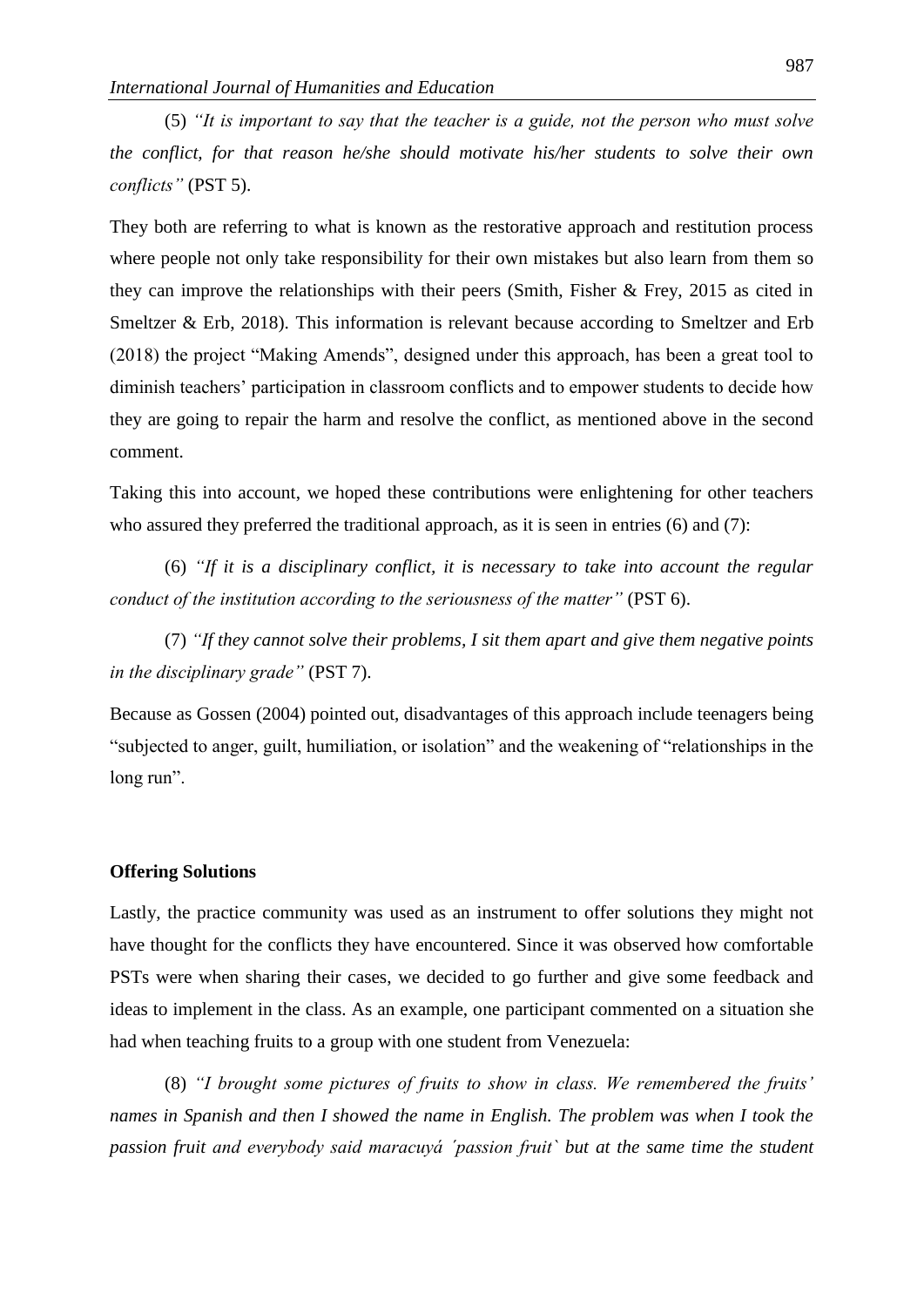*from Venezuela said panchita. Students made fun of her because of how she named the fruit. I continued the class and told her ´in Colombia we say maracuyá` and that was all"* PST8.

The PST teacher commented later she knew she had made a mistake when she told the student "In Colombia we say maracuyá"; therefore, we made several suggestions or recommendations like not to translate the vocabulary if she uses flashcards or to use mnemonics as another option to teach vocabulary. Moreover, because translation is quite common with young learners, we advised her to be prepared in case translation comes up.

# **Conclusion**

In conclusion, the results of this study show that building a community of practice with preservice teachers, boosted participants' professional development. Throughout the stages, PSTs were able not only to identify common issues in their classrooms but also to learn about them by interacting with each other. Furthermore, it was evidenced that participants were eager to participate by including not only their experiences and knowledge but also using references and citing authors. Hence, we found that the CoP increased their willingness and abilities to do research and to recognize their partners as valuable sources of information. Similarly to Kong (2018) who concluded in his study that *"*the teacher community of practice has not only enhanced the ESL teachers' teaching and research abilities, but also strengthened the exchange and interaction among the members.*"*

Since building a community of practice using a blog created a space in which participants felt comfortable, pre-service teachers were able to use the blog as a teaching journal, that is to say, despite being aware of the fact everyone was going to be able to see what they were posting and because the community of practice made the pre-service teachers feel they would not be judged, members tried to be as specific as possible in each comment without being afraid of being honest about their teaching practices and their ways to approach conflicts inside the classrooms. As a result, the blog became in a sort of teaching journal for pre-service teachers and as we mentioned above, traditionally teacher journals have played an important role in group discussions, so in this case, teacher journals were replaced by the blog.

Besides, it can also be concluded that using an online tool like a blog offers easy access to the information, saves time, lets participants interact no matter the distance, and it is convenient. These are some characteristics that face-to-face communities don't offer, thus, it is suggested that online communities of practice are built to assist new educators in their learning process in an interactive way.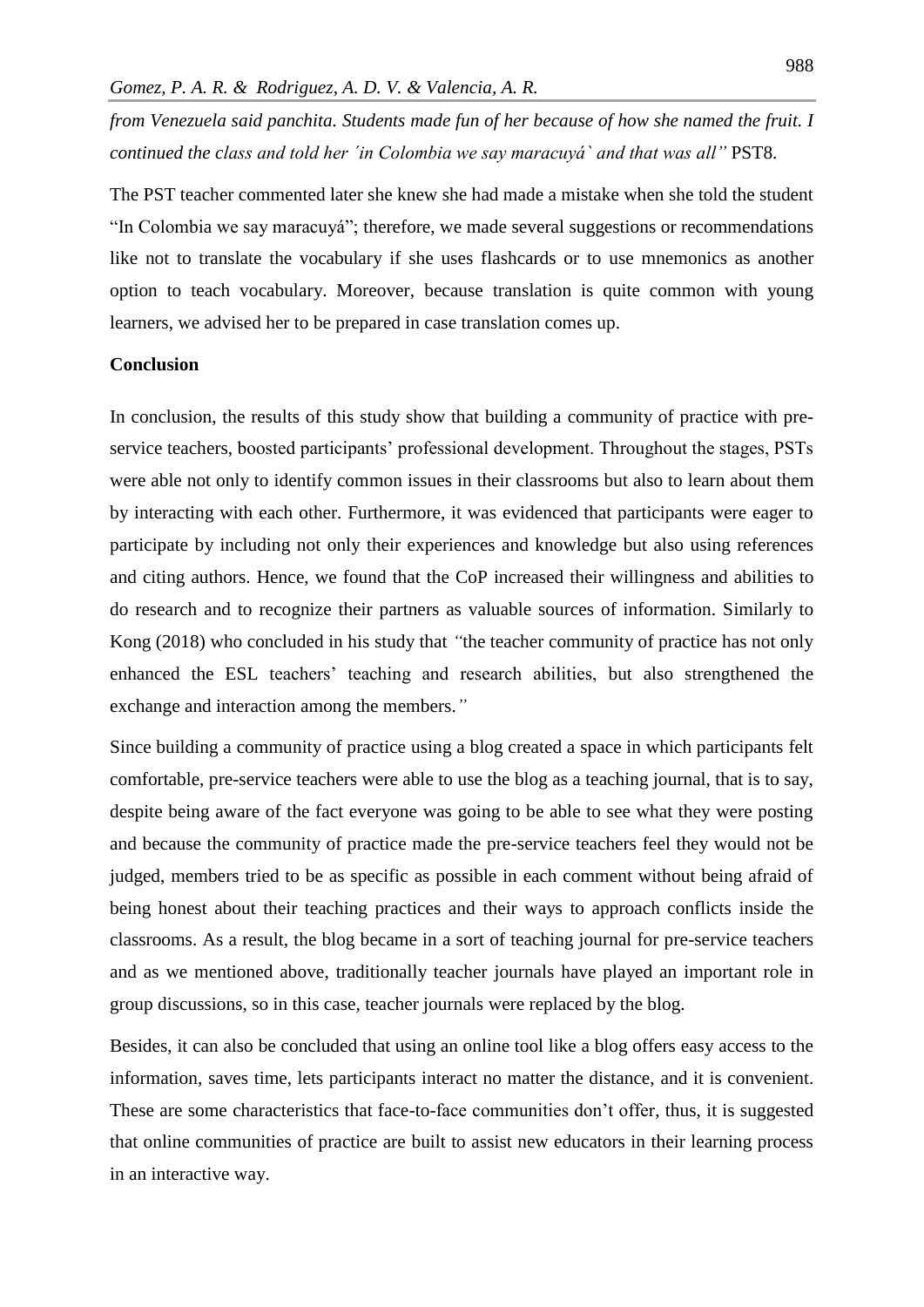Finally, by interacting in a community of practice, members can obtain pieces of advice, suggestions and new ideas to approach different issues that are affecting their teaching labor, from their tutors or other participants. Moreover, these suggestions and advice can be provided with feedback based on the cozy environment created by the community of practice.

#### **References**

- Alony, I., & Jones, M. (2008). Blogs the new source of data analysis. *Journal of Issues in Informing Science and Information Technology, 5*, 433-446.
- Barsky, A. (2007). *Conflict Resolution for the Helping Professions*. Oxford University Press.
- Birmingham, P., & Wilkinson, D. (2003). *Using Research Instruments: A Guide for Researchers*. RoutledgeFalmer.
- Block, H. (2010). *Community-building in secondary ESL classrooms*. Vanderbilt University, Nashville, Tennessee.
- Cambridge, D., Kaplan, S., & Suter, V. (2005*).* Community of practice design guide: A stepby-step for designing & cultivating communities of practice in higher education. Retrieved from [https://library.educause.edu/resources/2005/1/community-of-practice](https://library.educause.edu/resources/2005/1/community-of-practice-design-guide-a-stepbystep-guide-for-designing-cultivating-communities-of-practice-in-higher-education)[design-guide-a-stepbystep-guide-for-designing-cultivating-communities-of-practice](https://library.educause.edu/resources/2005/1/community-of-practice-design-guide-a-stepbystep-guide-for-designing-cultivating-communities-of-practice-in-higher-education)[in-higher-education](https://library.educause.edu/resources/2005/1/community-of-practice-design-guide-a-stepbystep-guide-for-designing-cultivating-communities-of-practice-in-higher-education)
- Creswell, J. W. (2014). *Research design: qualitative, quantitative, and mixed methods approaches* (4th Ed). Thousand Oaks, California: SAGE Publications.
- Duncan-Howell, J. (2007*). Online communities of practice and their role in the professional development of teachers* (Ph.D. thesis). Queensland University of Technology, Brisbane, Australia.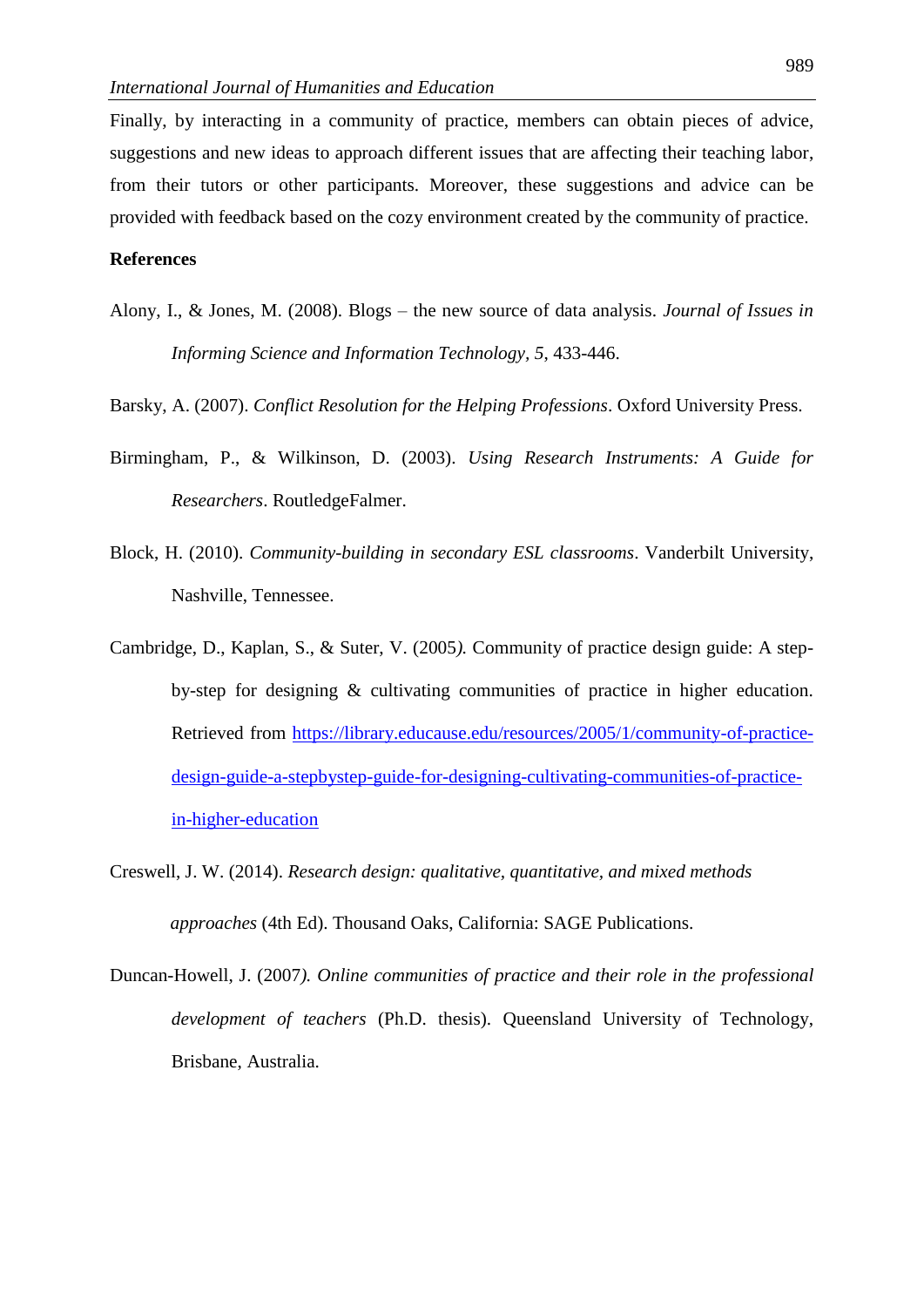- El Masry, T., & Mohd Saad, M. (2018). On the cultivation of their community of practice: A case study of EFL Malaysian PreService teachers. *The Qualitative Report, 23*(4), 952- 977.
- García-Raga, L., Grau, R., & López-Martín, R. (2017). Mediation as a process for the management of conflict and the improvement of coexistence in educational centres. A study based on the perceptions of secondary school students. *Procedia - Social and Behavioral Sciences, 237*, 465 – 470.
- Gibbons, K. (2010). Circle justice: A creative arts approach to conflict resolution in the classroom. *Art Therapy: Journal of the American Art Therapy Association, 27*(2), 84- 89.
- Gossen, D. (2004). Restitution I Handout. Retrieved from: [https://www.nesacenter.org/uploaded/conferences/SEC/2012/spkr\\_handouts/Hargrave](https://www.nesacenter.org/uploaded/conferences/SEC/2012/spkr_handouts/Hargrave_Restitution.pdf) [\\_Restitution.pdf](https://www.nesacenter.org/uploaded/conferences/SEC/2012/spkr_handouts/Hargrave_Restitution.pdf)

Jacobs, J., & William, J. (2004). Exploring the use of blogs as learning spaces in the higher education sector. *Australasian Journal of Educational Technology, 20*(2), 232-247.

- Kong, S. (2018). Community of practice: An effective way to ESL teacher professional development in vocational colleges*. English Language Teaching, 11*(7) p158.
- Mahrous, D. S. (2015). *Building a community of practice for English-as-a-foreign language tutors during private tutoring* (Master thesis). California State University, San Bernardino, San Bernardino, U.S.
- Munarriz-Diaz, R., & Castañeda, M. (June, 2013). Cultivating a community of practice among student teachers and cooperating teachers. In M. S. Plakhotnik  $\&$  S. M. Nielsen (Eds.), Proceedings of The *12th Annual South Florida Education Research Conference* (pp. 142-148). Miami: Florida International University.